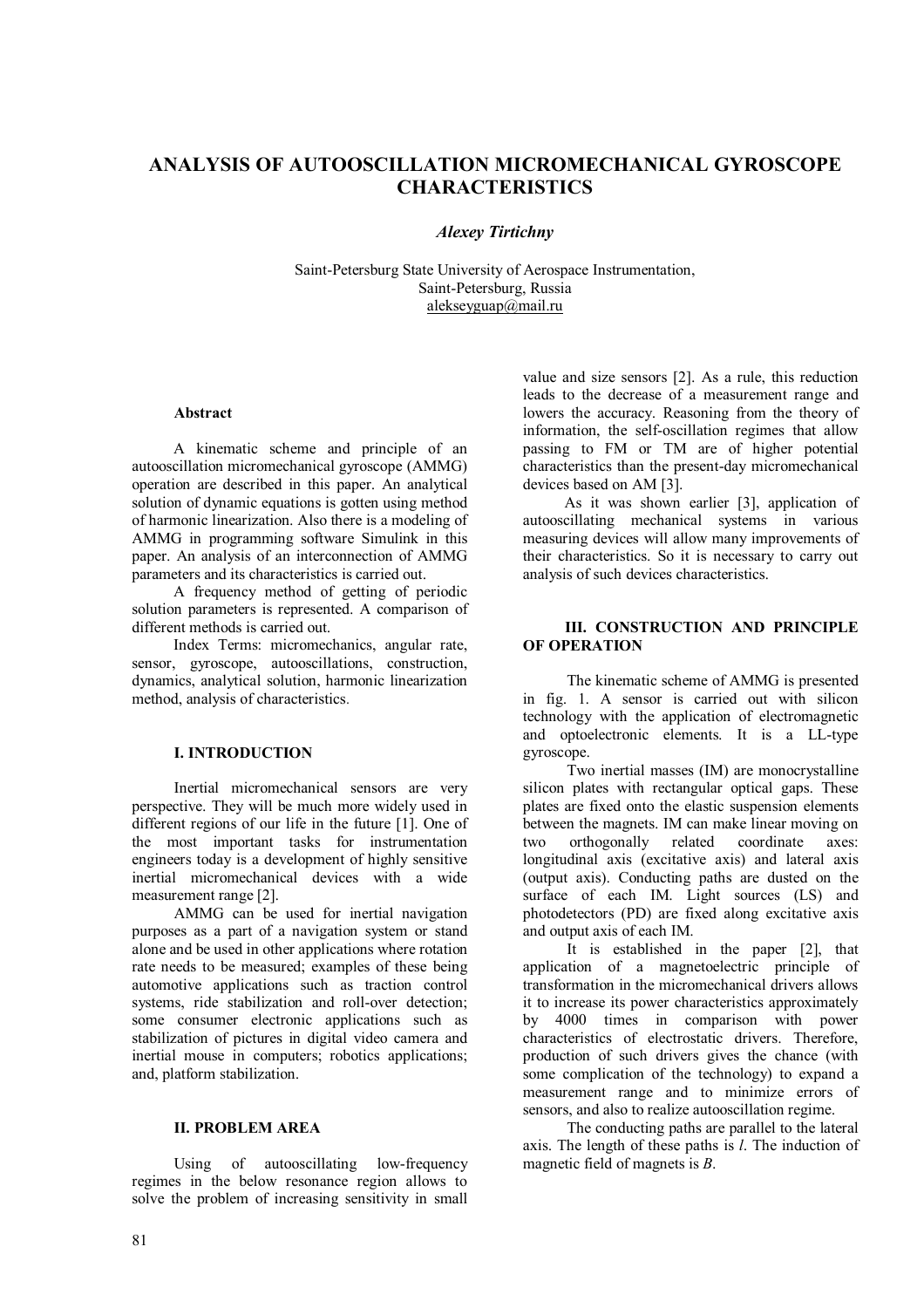

Fig. 1. Kinematic scheme of AMMG

If electric current are created in the *k* conducting paths then the magnetic field is created. Then the operating on IM force  $F_A$  moves it alongside the longitudinal axis. This force is equal to

$$
\overline{F_A} = k \cdot l \cdot \overline{l} \times \overline{B} \,. \tag{1}
$$

This force causes moving of IM along excitative axis. In that moment when the IM blocks an optical channel between a light source and a photodetector. The signal from a photodetector leads to change of a direction of a current and the direction of force of Ampere will change on the opposite. Thus, there will be autooscillations by IM along longitudinal axis. First and second IM oscillate in antiphase.

If micromechanical ARS rotates with angular rate  $\Omega$  round the sensitivity axis then it leads to occurrence of Coriolis force  $F<sub>K</sub>$ . Mass of IM is m,

the speed of IM along the longitudinal axis is  $\nu$ . This force is equal to

$$
\overline{F_K} = -2 \cdot m \cdot \overline{\Omega} \times \overline{v}.
$$
 (2)

Owing to action of force  $F<sub>K</sub>$  the IM makes secondary autooscillations along the lateral axis, thus the light stream of the second PS is modulated by the edge of the IM. An output signal of these PS contains information about measured angular speed.

#### **IV. DYNAMICS OF AMMG IM**

Dynamics of AMMG was described in [4]. Here is set of IM movement equations:

$$
m\overline{x} + \mu_x \dot{x} + \left[c_x - m\left(\omega_z^2 + \omega_y^2\right)\right]x - 2m\omega_z \dot{y} - m\dot{\omega}_z y + m\omega_x \omega_y y =
$$

$$
-m\dot{V}_x + m\left(V_y\omega_z - V_z\omega_y\right) + F, \qquad (3)
$$
  
\n
$$
m\ddot{V} + \mu_y \dot{V} + \left[C_y - m\left(\omega_z^2 + \omega_x^2\right)\right]V + 2m\omega_z \dot{x} +
$$
  
\n
$$
+m\dot{\omega}_z x + m\omega_x \omega_y x = -m\dot{V}_y + m\left(V_z\omega_x - V_x\omega_z\right) \tag{4}
$$

The equations (3) and (4) define conditions of the dynamic balance of the forces operating along longitudinal and lateral axes. Because of the sensor is intended for measurement of angular rate  $\omega_z$ , we consider a special case of the equations (3) and (4) when  $\omega_x = \omega_y = 0$ ,  $V_x = V_y = V_z = 0$ , and angular rate  $\omega_z$  is constant. Then

$$
m\overline{x} + \mu_x \dot{x} + (c_x - m\omega_z^2)x - 2m\omega_z \dot{y} = F , \qquad (5)
$$

$$
my + \mu_y \dot{y} + \left(c_y - m\omega_z^2\right) y - 2m\omega_z \dot{x} = 0 \tag{6}
$$

This simplified system of equations describes IM dynamic. It is nonlinear because force *F* is some nonlinear function of *x*.

The simplified model of AMMG is based on the set of equations (5) and (6). Dynamics of the system and its transients could be examined using this model and programming software Simulink.

The size of IM is  $5\times 5$  mm. There are 150 aluminic conducting paths, their width is  $23.4 \mu m$ , clearance between them is 10 µm. The characteristics of such force transducers are more detailed in [2].

The simplified modelling's schemes of driving channel and output channel are represented in fig. 2 and fig. 3. The scheme of AMMG is represented in fig.4. Next abbreviations are used: *Omega* – a measurable angular rate; *vx1* и *vx2* – linear velocities of IM1 and IM2 along axis  $x$ ;  $vyI$   $u$   $vy2$  – linear velocities of IM1 and IM2 along axis  $y$ ;  $F<sub>D</sub>$  – a driving force;  $FT - a$  force transducer;  $OT - an$ optical transducer.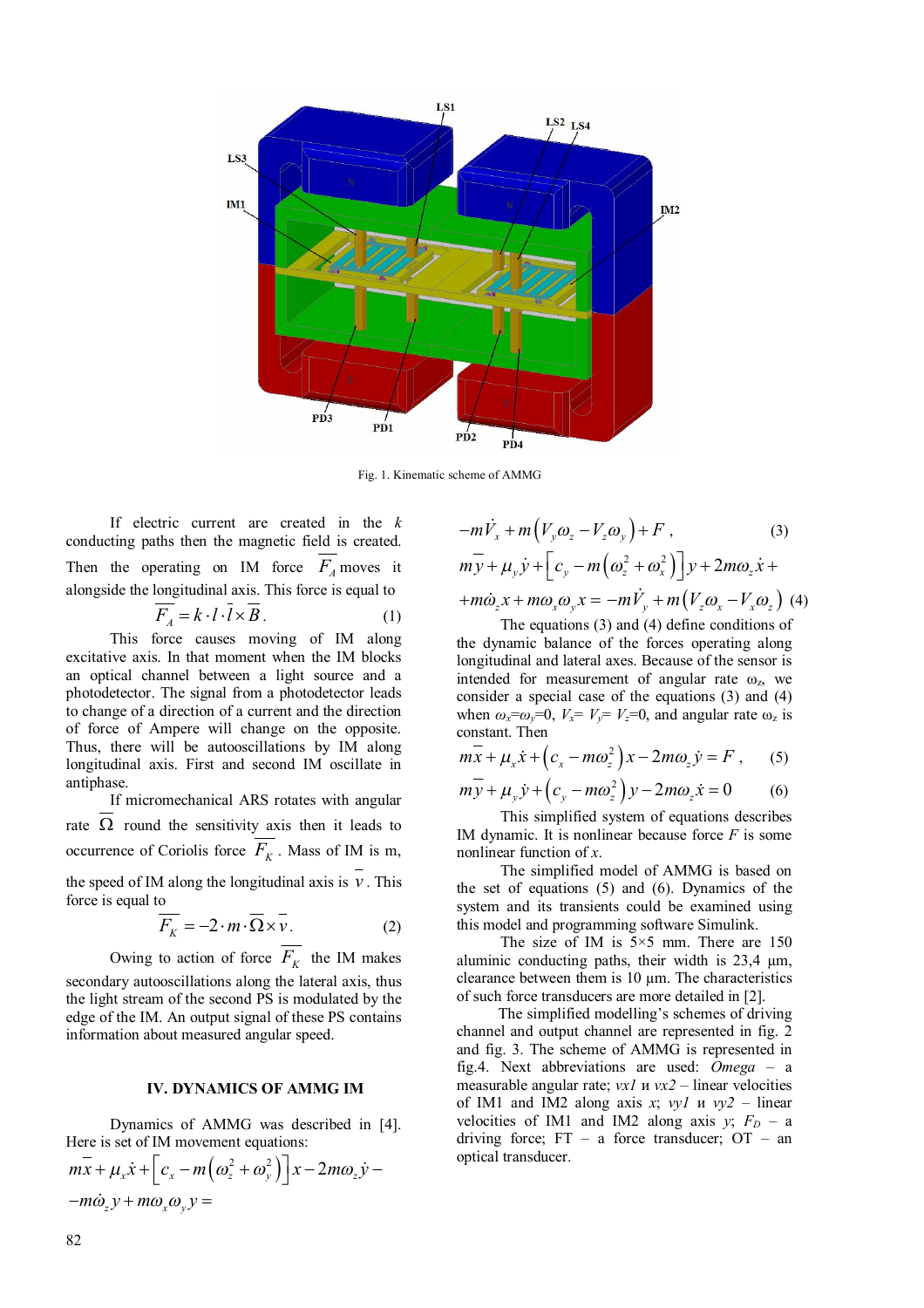





Fig.3. Output channel of AMMG



Fig. 4. Scheme of AMMG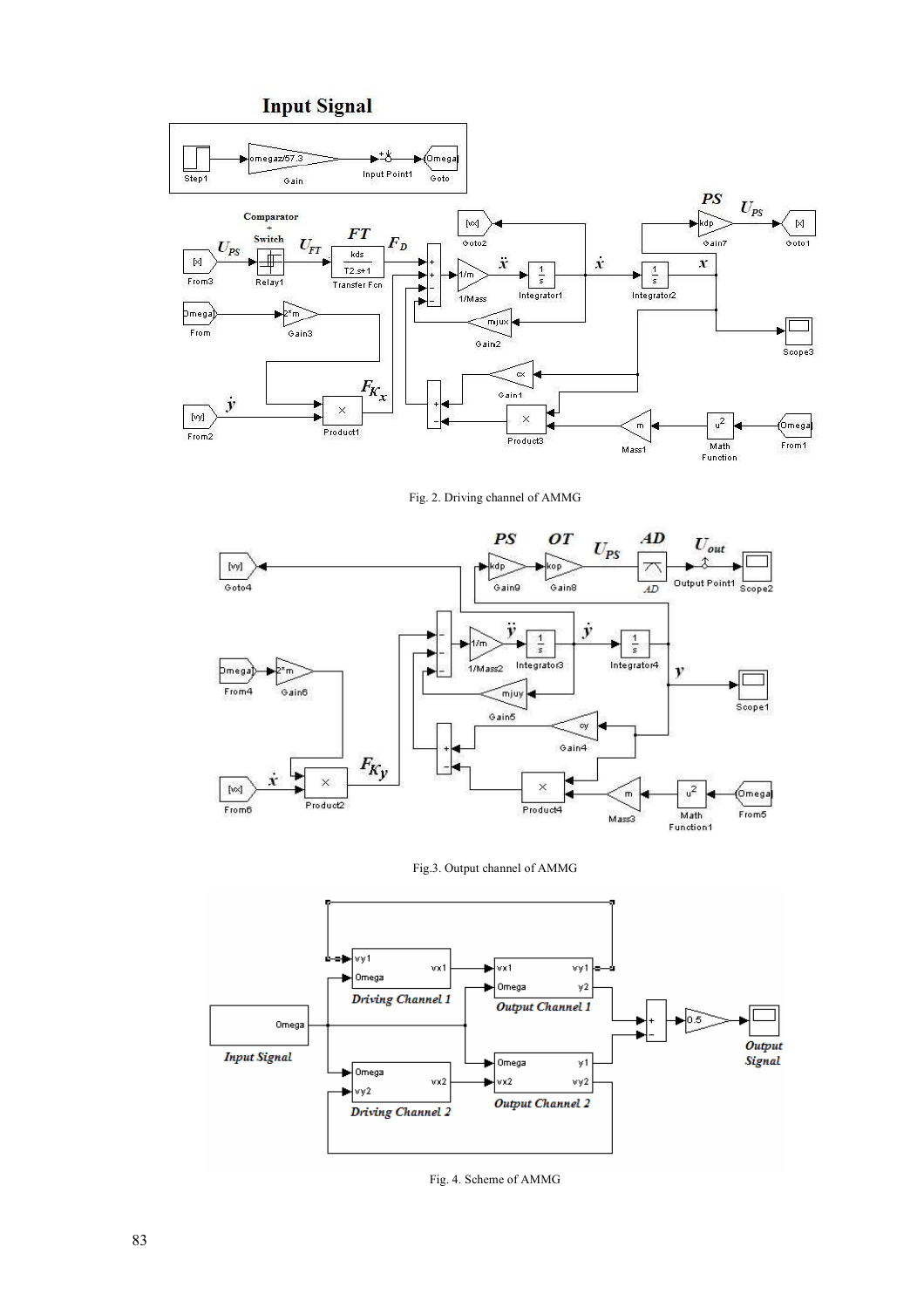Using of two IM in scheme allows to avoid quite a number of different errors owing to finding of two antiphased signals' difference.

Consequently, as a result of modeling the amplitude and the frequency of output channel are equal to  $A = 260 \text{ µm}$ ,  $Q = 706 \text{ Hz}$ .

Using method of harmonic linearization [5] analytical solution of system of equations (5) and (6) can be gotten. The equation (5) could be translated into a state space

$$
Q(j\Omega) + R(j\Omega)(q + jq') = 0 \qquad (7)
$$
  
 
$$
Q(j\Omega) = -m\Omega^2 + \mu_x\Omega j + c_x - m\omega_z^2, \ R(j\Omega) = 1 \qquad (8)
$$

If real and imaginary parts are separated then the set of equations is gotten

$$
-m\Omega^2 + c_x - m\omega_z^2 + \frac{4F_m}{\pi A} \sqrt{1 - \frac{x_m}{A^2}} = 0 \qquad (9)
$$

$$
\mu_x \Omega - \frac{4F_m x_m}{\pi A^2} = 0 \tag{10}
$$

If we solve this set then we get

$$
A = 260 \,\mu m, \quad \Omega = \frac{4 F_m x_m}{\pi \mu_x A^2} = 671 \,\text{Hz}.
$$

These values are close to the results of modelling ( $A = 260 \text{ µm}$ ,  $\Omega = 706 \text{ Hz}$ ). Therefore the analitical method that was described can be used for analysis of AMMG characteristics.

### **V. METHODS OF ANALYSIS**

The influence of equation (5) parameters under the characteristics of AMMG can be researched using this analitical solution. The longitudinal linear speed of IM should be maximal to ensure optimal characteristics of the sensor. Then values of Coriolis force and lateral amplitude be maximal. But longitudinal and lateral oscillation frequencies of IM are the same. So the initial longitudinal amplitude should be bigger to make the metrological characteristics of AMMG better.

Let the parameters be the same as in [6] and as in modelling. The influence of these parameters can be researched. Each parameter can be modified, other parameters should be invariable.

The influence of excitation force *F<sup>a</sup>* under parameters of the autooscillating system (frequency *Ω* (*omega*) and amplitude *A* (*Abol*)) are represented in fig. 5. Values of excitation force  $F_a$  are represented in table 1.

Table 1.

Influence of excitation force  $F_a$  under parameters of the autooscillating system

| Excitation force $F_a$ , $\mu$ N | Frequency $\Omega$ , Hz | Amplitude $A$ , $\mu$ m |
|----------------------------------|-------------------------|-------------------------|
| 36                               | 1700                    | 58                      |
| 72                               | 1000                    | 100                     |
| 168                              | 790                     | 180                     |
| 300                              | 687                     | 264                     |
| 600                              | 600                     | 400                     |
|                                  |                         |                         |

Thereby the value of excitation force *F<sup>a</sup>* should be greater to make the metrological characteristics of AMMG better.



Fig. 5. Influence of excitation force *Fa* under parameters of the autooscillating system

The influence of suspension rigidity  $c_x$  under parameters of the autooscillating system are represented in fig. 6. Values of suspension rigidity  $c_x$ are represented in table 2.

Table 2.

Influence of suspension rigidity  $c_x$  under parameters of the autooscillating system

| $\frac{1}{2}$ and weild $\frac{1}{2}$ and $\frac{1}{2}$ and $\frac{1}{2}$ are $\frac{1}{2}$ and $\frac{1}{2}$ are $\frac{1}{2}$ |                         |                         |  |
|---------------------------------------------------------------------------------------------------------------------------------|-------------------------|-------------------------|--|
| Suspension rigidity $c_x$ , N/m                                                                                                 | Frequency $\Omega$ , Hz | Amplitude $A$ , $\mu$ m |  |
|                                                                                                                                 | 250                     | 440                     |  |
|                                                                                                                                 | 687                     | 264                     |  |
|                                                                                                                                 | 1000                    | 210                     |  |
|                                                                                                                                 | 1400                    | 190                     |  |
|                                                                                                                                 | 2000                    | -60                     |  |



Fig. 6. Influence of suspension rigidity  $c_x$  under parameters of the autooscillating system

Thus the value of suspension rigidity  $c<sub>x</sub>$  should be less to make the metrological characteristics of AMMG better.

The influence of damping  $\mu$ <sub>x</sub> under parameters of the autooscillating system are represented in fig. 7. Values of damping  $\mu_x$  are represented in table 3.

Table 3.

Influence of damping  $\mu_x$  under parameters of the autooscillating system

| Damping $\mu_x$ , $\mu$ N·s/m | Frequency $\Omega$ , Hz | Amplitude $A$ , $\mu$ m |
|-------------------------------|-------------------------|-------------------------|
|                               | 500                     | 8800                    |
| 00                            | 550                     | 830                     |
| 500                           | 640                     | 350                     |
| 1000                          | 720                     | 230                     |
| 5000                          | 1400                    |                         |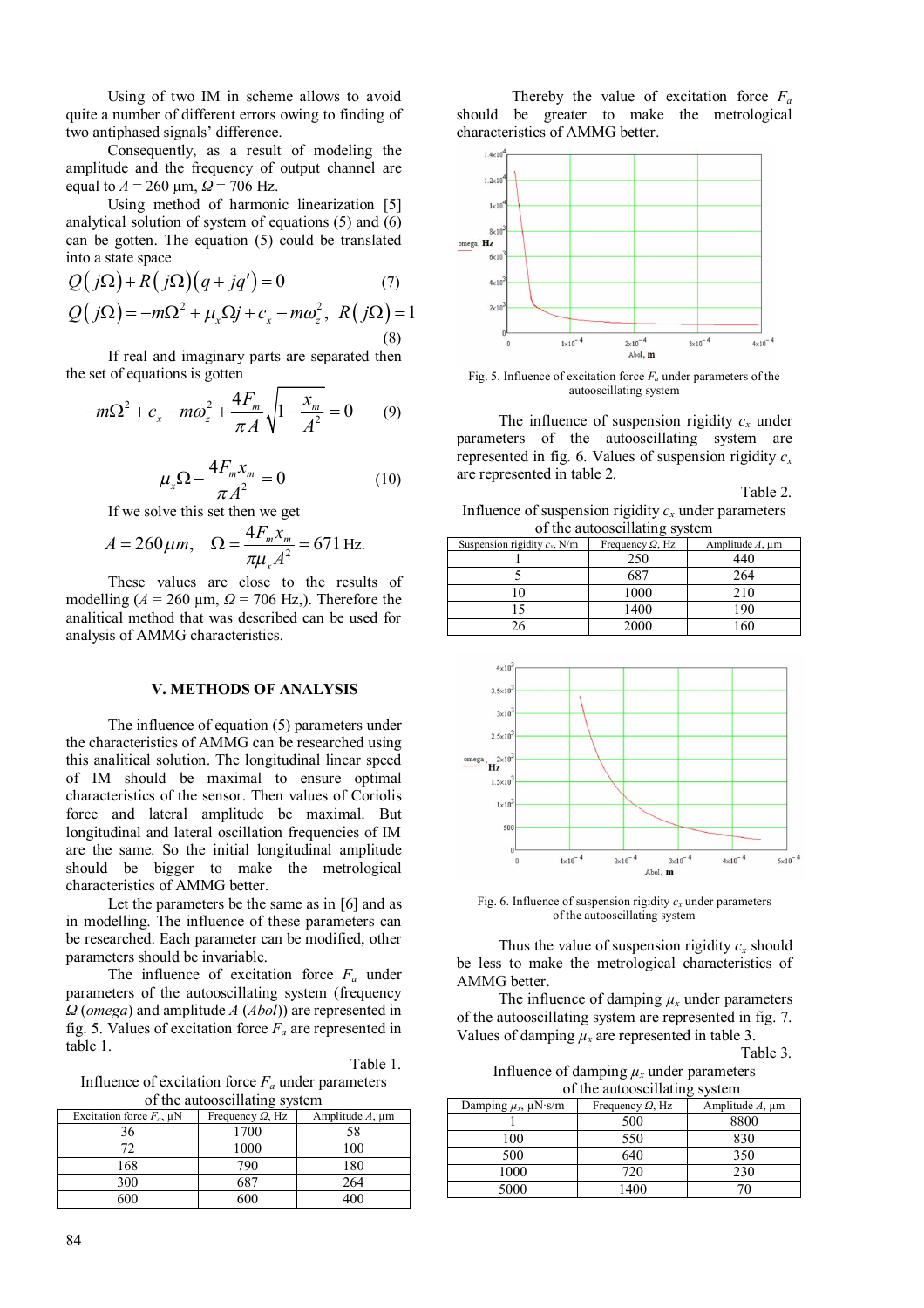

of the autooscillating system

So the value of damping  $\mu_x$  should be less to make the metrological characteristics of AMMG better.

The influence of distance between position sensors  $x_m$  under parameters of the autooscillating system are represented in fig. 8. Values of the distance between position sensors  $x_m$  are represented in table 4.

Table 4.

Influence of damping  $\mu_x$  under parameters  $\alpha$  the autooscillating  $\alpha$ 

| UT the autooscinating system |                      |                 |  |
|------------------------------|----------------------|-----------------|--|
| Distance between             | Frequency $\Omega$ , | Amplitude $A$ , |  |
| position sensors $x_m$ ,     |                      |                 |  |
| иm                           | Hz                   | иm              |  |
| 25                           | 990                  | 110             |  |
| 100                          | 687                  | 264             |  |
| 500                          | 570                  | 650             |  |
| 1000                         | 550                  | 940             |  |



Fig. 8. Influence of distance between position sensors  $x_m$  under parameters of the autooscillating system

Thereby the value of distance between position sensors  $x_m$  should be greater to make the metrological characteristics of AMMG better.

The influence of IM *m* under parameters of the autooscillating system are represented in fig. 9. Values of IM *m* are represented in table 5.

Table 5.

Influence of IM *m* under parameters of the autooscillating system

| IM $m$ , mg | Frequency $\Omega$ , Hz | Amplitude $A$ , $\mu$ m |
|-------------|-------------------------|-------------------------|
|             | 1200                    | 200                     |
|             | 710                     | 250                     |
|             | 687                     | 264                     |
|             | 510                     | 310                     |



Fig. 9. Influence of IM *m* under parameters of the autooscillating system

Thus the value of IM *m* should be greater to make the metrological characteristics of AMMG **better** 

But if nonlinear function is rather complicated then getting of analitical solution, that represented in paragraph IV, could be either very difficult or impossible, because the equations (9) and (10) might be transcendental relativly to unknown variables.

Sometimes it's more convenient to use a frequency method of getting of periodic solution parameters on a number of occasions, especially at the stage of preliminary analysis and synthesis of a system. This method is based on the research of open-loop system's gain-phase characteristic (GPC)

$$
W(i\Omega) = W_l(i\Omega)W_n(A).
$$
 (11)

It's can be gotten using equations  $(8)$  and  $(9)$ .

If there are two imaginary roots in a characteristic equation of a closed loop system then this system should pass through the point (-1, 0) according to Nyquist criterion. Thus the periodic solution is determined as

$$
W_i(i\Omega) = -\frac{1}{W_n(A)}.\t(12)
$$

GPC of the linear part is equal to

$$
W_{l}\left(i\Omega\right) = \frac{k_{ps}}{\left(T_{2}i\Omega + 1\right)\left(-m\Omega^{2} + \mu_{x}i\Omega + c_{x}\right)},
$$
 (13)

 $k_{ps}$  – a conversion factor of the position sensor.

An amplitude characteristic (AC) of the nonlinear part is equal to

$$
W_n(A) = q + jq' \tag{14}
$$

GPC of the linear part (*Wlin(omega)*) and the right side of equation (12) (*Wnel(Amp)*) are shown in a complex plane in fig. 10.



Fig. 10. GPC of the linear part (*Wlin(omega)*) and the right side of equation (12) (*Wnel(Amp)*)